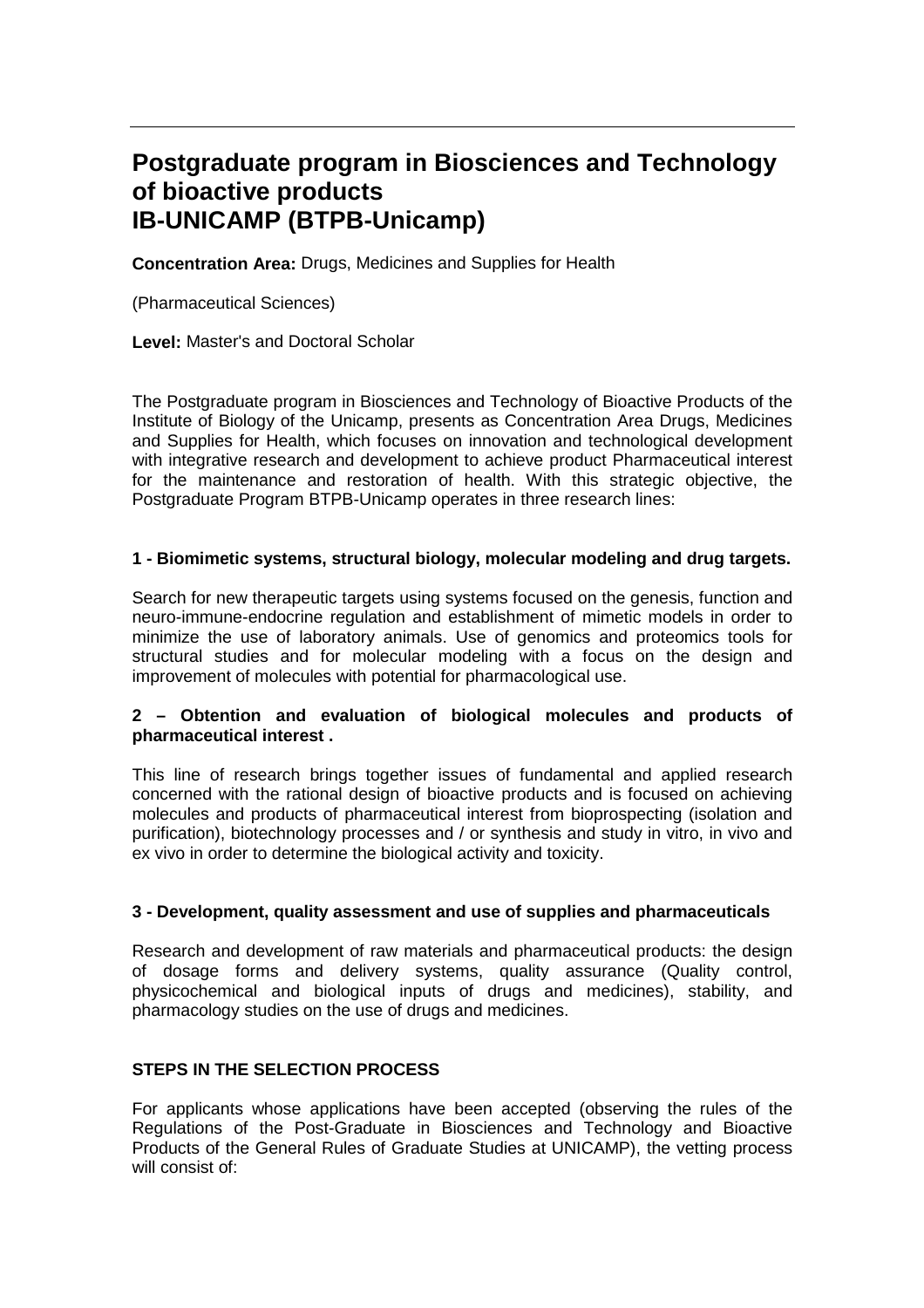# **SELECTION CRITERIA**

I. The selection for candidates for the Master consists in:

1. English test. The candidate must present at registration, a certificate issued by one of the following agencies: TEAP or IELTS (minimum score 6) or TEEFL (CBT-213). A candidate who does not submit the certificate must carry proof of English Program (round, minimum grade 5.0).

2. Specific knowledge assessment (round, minimum grade 5.0) concerning the contents of three areas of knowledge (content attached):

- (1) Elements of Chemistry;
- (2) Biology;
- (3) Pharmaceutical Sciences.

The candidate will be required to choose a major area of knowledge at the time of registration. Proposals will be 30 questions, 10 in each area. The candidate will answer 15 questions, 10 of the main area and may choose the other five from 20 questions of the other two areas.

3. Oral assessment: oral presentation of a paper chosen by the International Program Committee (the article will be available to candidates with at least 24 hours before the start of the proof of oral arguments).

- 4. Analysis of Curriculum vitae and transcripts
- II. The selection for the PhD candidates will consist of:

1. Specific knowledge assessment (round, minimum grade 5.0) concerning the contents of three areas of knowledge (content attached):

- (1) Elements of Chemistry;
- (2) Biology;
- (3) Pharmaceutical Sciences.

The candidate will be required to choose a major area of knowledge at the time of registration. Proposals will be 30 questions, 10 in each area. The candidate will answer 15 questions, 10 of the main area and may choose the other five from 20 questions of the other two areas.

2. Analysis of Curriculum vitae and academic record;

3. Oral assessment: oral presentation of the research project. The research project will be delivered in the model of FAPESP, written in 20 pages, 1.5 spacing and Arial font 12 and should be presented in a maximum of 15 minutes during the interview;

4. Proof of publication of the Master's dissertation submission or sending of the letter published in refereed journal.